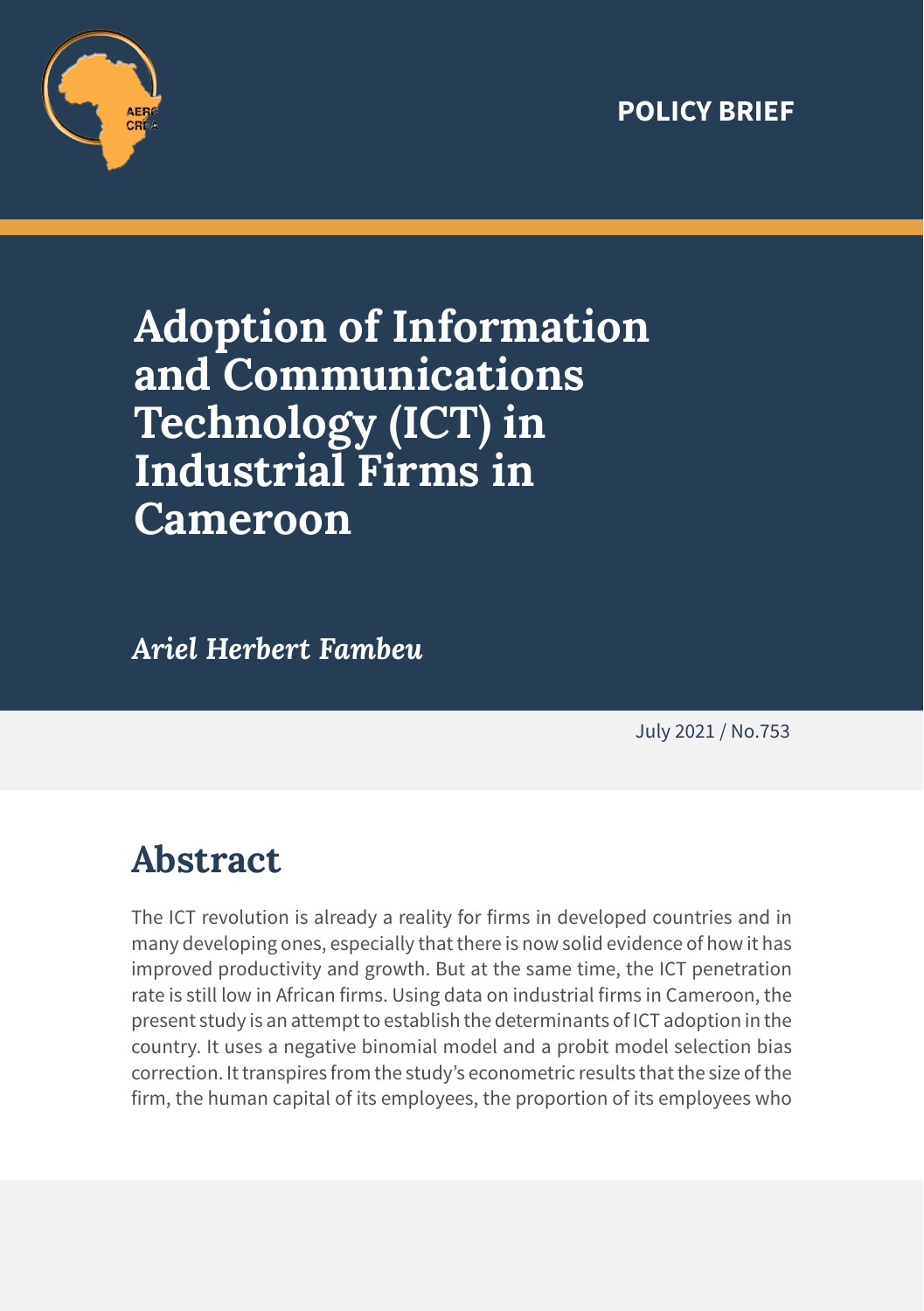are ICT-literate, its organizational practices, its manager's qualities, and its regional location are the determinants of its ICT adoption rate. However, their discriminatory effect diminishes over time. From the study's results, lessons can be drawn that can guide the development of an ICT diffusion policy, not only for the firms in Cameroon, but also for those in other similar African countries with a slow rate of ICT diffusion.

### **Introduction**

Information and Communications Technology (ICT) is at the heart of the "new" knowledge-based economy. There is evidence to suggest that ICT, innovation, and technological change are important determinants of productivity, growth, and countries' ability to benefit from globalization (Oliner & Sichel, 2000; Bassanini & Scarpetta, 2002; OECD, 2004; Timmer & van Ark, 2005; Holt & Jamison, 2009; Kretschmer, 2012; Biagi, 2013).

The impact of ICT investment on productivity and growth is greater for a firm than for the whole industry and the whole country (Brynjolfsson & Hitt, 2000, 2003; Lehr & Lichtenberg, 1999; Matteucci et al., 2005). At the firm-level, the use of ICT leads, not only to an improvement in product design, in marketing, in production, in financing and in the organization of firms (Hollenstein, 2004; Bloom et al., 2012), but also to the development of the export market (Machikita et al., 2010). In addition, ICT drives innovation by facilitating the creation of new products and services (Becchetti et al., 2003; Carlsson, 2004; Hollenstein, 2004).

It is therefore now evident that technological change is an important driver of productivity and firm performance in both developed and developing countries. This positive impact of ICT is even greater when it is accompanied by complementary investment such as in human capital formation and organizational change (Bloom et al., 2012; World Bank, 2016a). However, despite ICT's important role in business, the economy and society, the rate of its adoption continues to be significantly different across regions and enterprises. There is still some reluctance on the part of the latter, especially small and medium-sized enterprises (SMEs), to adopt several information and communications technologies, even though these are becoming more affordable (Giunta & Trivieri, 2007).

Despite the steady growth of ICT around the world, especially in mobile services and the Internet, its penetration rate remains low in developing countries, particularly in Africa. Indeed, while in 2016 the Internet penetration rate was 87% in developed countries, it was 40% in developing ones and only 25% in Africa in particular (International Telecommunication Union [ITU], 2016). In Africa, while telecommunications costs have fallen sharply in recent years, they remain higher than in other developing regions of the world. Mobile phone and Internet costs in Africa, for example, are about four times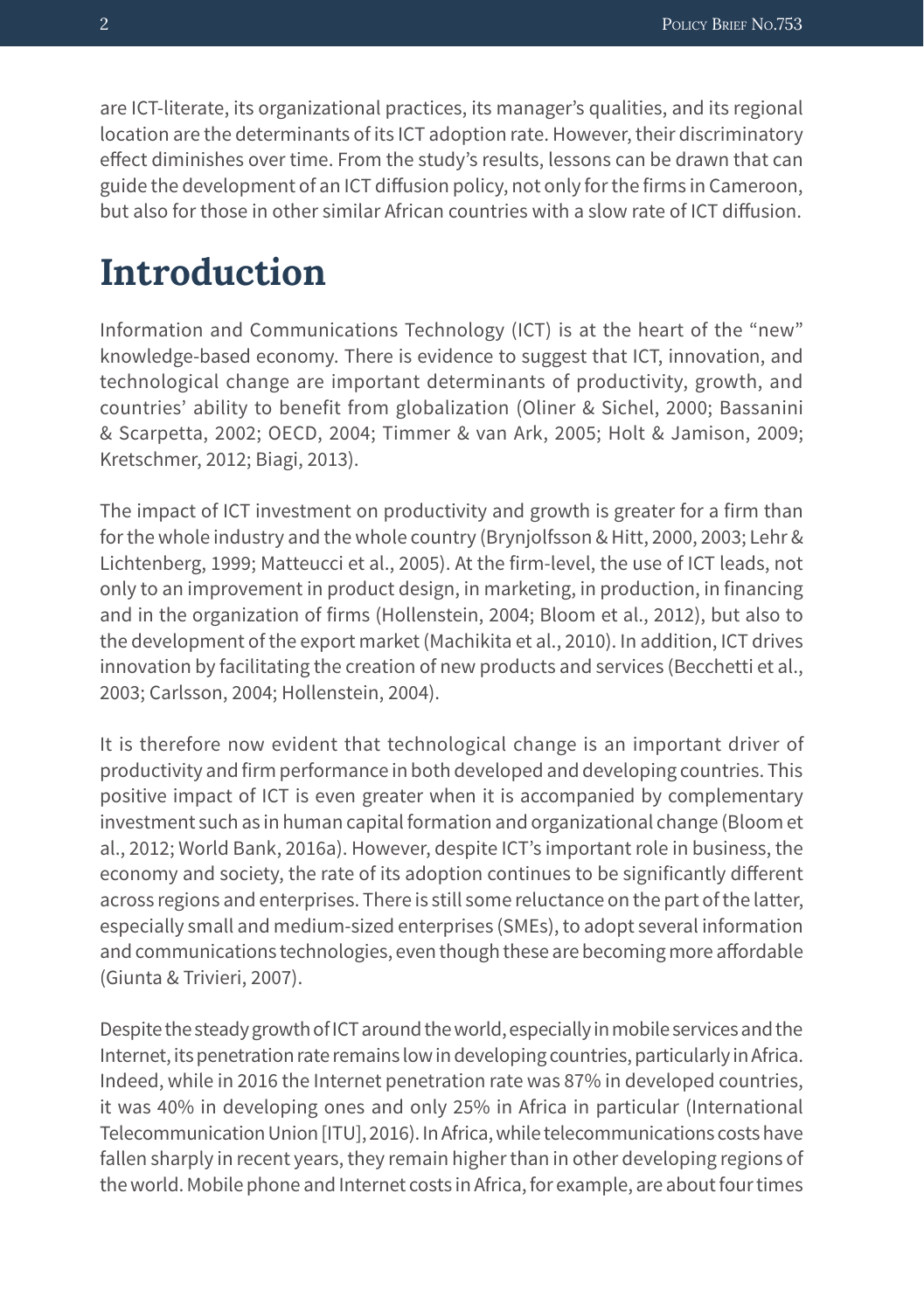higher than they are in South Asia, and prices for international calls are more than twice as high. African countries' connectivity to international broadband networks is nearing completion, but costs are a key determinant of ICT adoption.

In Africa, the cost of 1GB of data in 2016 represented almost 18% of the monthly income of an average citizen, compared to only 3% in Asia (Alliance for Affordable Internet [A4AI], 2017). Mobile operators' uncompetitive pricing policies, such as increasing rates for calls made to rival networks, also make ICT relatively expensive in Africa. As the fastest growing mobile market in the world, mobile telephony has a positive influence on Africa's economic growth. Currently, many mobile phones use versatile systems. On the other hand, smartphones are fast entering the market, as evidenced by the growing percentages of mobile users owning smartphones in several countries in 2015: Nigeria (25%), Egypt (22%), Ghana (18%), Cameroon (17%), Kenya (13%) and Senegal (11%) (Nyirenda-Jere & Biru, 2015). The ICT sector is expected to grow fast, with smartphones becoming more affordable for consumers.

An analysis of the ICT-related Development Index (IDI)<sup>1</sup> figures according to development level also reveal significant disparities between developed and developing countries. In 2014, the former had an average IDI of 7.20, while the latter had an average of only 3.84; that is, just about half (ITU, 2014). The regional IDI index for Africa was the lowest, with only two countries, Mauritius (5.22) and Seychelles (4.97), having an average higher than the world's average of 4.77. Three-quarters (29 out of 38) of African countries were among the least connected countries.

The last ten countries in the 2013 IDI ranking were all African, among which the Central African Republic – the only country with an IDI value of less than 1. Cameroon ranked 18<sup>th</sup> out of 38 African countries, behind Angola and ahead of Mali. In addition, in terms of numerical affordability<sup>2</sup>, Cameroon occupied the penultimate place, with an index of 25.6, just ahead of Ethiopia which recorded a score of only 13.4 (A4AI, 2014). The policy makers' challenge is to identify the policy mix that will allow their economies to make the most of the benefits of an increasingly digitized global economy and, thus, to respond adequately to the attendant challenges. For that to

<sup>1</sup> The ICT Development Index (IDI) is a benchmark measure composed of eleven indicators; it was designed to monitor and compare progress made in information and communications technologies (ICT) in different countries. The IDI ranks countries based on their performance in terms of ICT infrastructure and use and related skills.

<sup>2</sup> The affordability index is a composite index, composed of two sub-indices that measure the impact of two affordability drivers: the infrastructure sub-index (measuring the availability and quality of infrastructure and the policies that encourage its development) and the access subindex (measuring broadband adoption rates and policies that facilitate broadband adoption). This index ranges between 0 and 100. An index close to 100 indicates high Internet penetration rates, accompanied by strong policies promoting Internet penetration.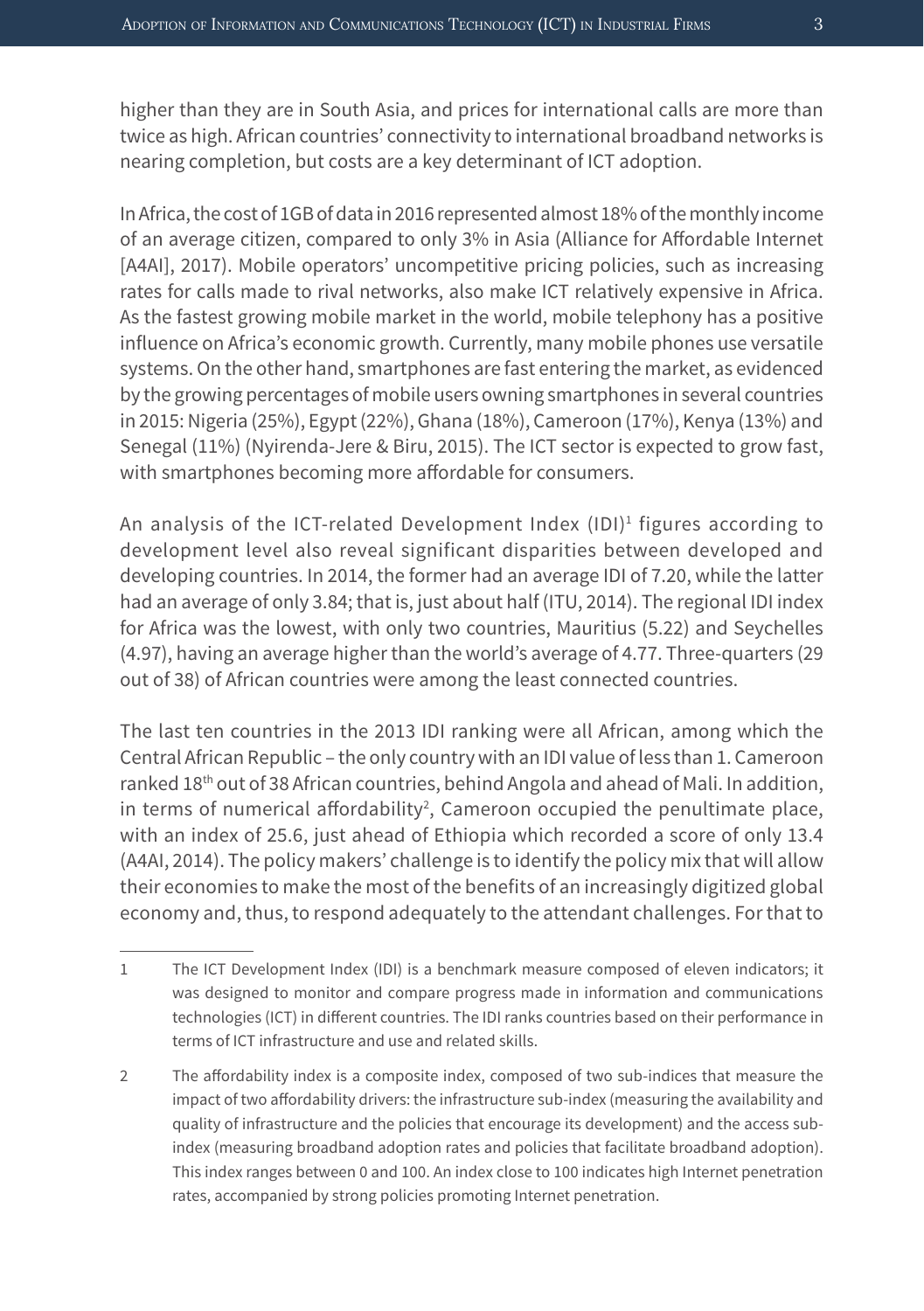happen, it is essential to ensure access to the digital economy for all. So, it would be interesting to determine the factors that slow down and those that accelerate the diffusion of ICT in Africa.

The present study is an attempt to determine those factors in relation to industrial firms in a sub-Saharan African country, Cameroon. In other words, it aims to highlight the determinants of ICT adoption in industrial firms in Cameroon. The country has been connected to the Internet since April 1997. However, its Internet penetration rate in the formal-sector firms was low, less than 50% in 2009 (Institut National de la Statistique [INS], 2009). Indeed, while 78% of those firms had at least one computer, barely one in two was connected to the Internet and an even lower proportion (23%) had an intranet network and thus had to use the Internet for its business operations. But the ICT penetration rate has increased significantly since 2006, when less than 7% of firms were equipped with a computer (Agence Nationale des Technologies de l'information et de la Communication [ANTIC], 2007).

According to data from the World Bank Business Survey, many firms in Cameroon were not connected to the Internet in 2016: only 22% of them had their own website, while 54% of them used e-mails to interact with their customers and/or suppliers (World Bank, 2016b). However, there were disparities depending on the firm's sector of activity and size. For example, in the service sector, 24% of firms had their own website, compared to only 19% in the manufacturing sector. On the other hand, while 52% of enterprises in the service sector used e-mails to interact with their customers and/or suppliers, 60% of those in the manufacturing sector did. Furthermore, only 15% of small enterprises, 42% of medium-sized enterprises and 55% of large ones had their own websites. In terms of using emails to interact with their customers and/or suppliers, 46% of the small enterprises used them, 72% of the medium-sized enterprises did, and so did 92% of the large ones. All this goes to show that there was a considerable opportunity for growth in Cameroon, but one which was still not sufficiently used.

The present study's aim is to identify the factors that slow down ICT adoption in industrial firms in Cameroon. This is a microeconomic study aiming to complement existing research on the digital divide in Cameroon (Fambeu & Bakehe, 2015; Bakehe et al., 2016; etc.). Its findings are likely to serve as a foundation for an ICT development policy, not only in Cameroon, but also in countries with the same level of development and a similarly low rate of ICT penetration.

### **The state of ICT in Cameroon**

From Cameroon's independence in 1960 to 1986, the telecommunications sector in the country was a government monopoly. The government body in charge of telecommunications performed both its regulatory and operational functions. It was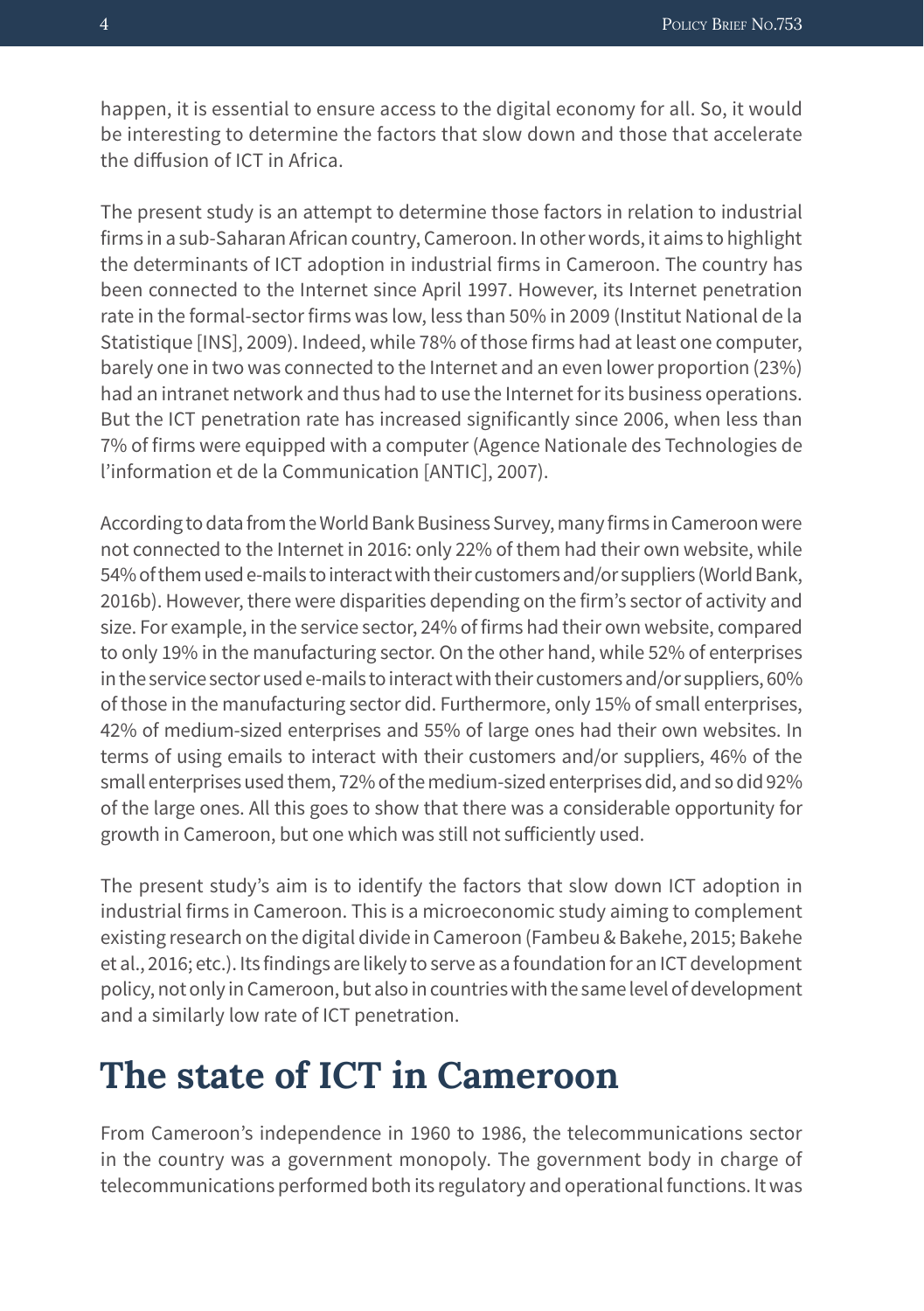during this period that the architecture of the national telecommunications network was put in place. To meet the sector's development needs, in 1969, the government created the National Institute of Posts and Telecommunications (*École Nationale Supérieure des Postes et Télécommunications, ENSPT*) and, in 1972, the INTELCAM (International Telecommunications of Cameroon) company which in 1998 became CAMTEL (Cameroon Telecommunications). CAMTEL offers telephone, fax, telegraphy, telex, and data transmission services between fixed points. It is also responsible for the transmission of sound and television broadcasting signals as well as the rental of circuits. Despite all the investment made by the government in the company, its achievements have not been very satisfactory.

From 1986 to 1998, the government embarked on a vast project to render state corporations autonomous. By Law No. 87/021 of 17 December 1987, it gave financial autonomy to *MINPOSTEL* (Ministry of Posts and Telecommunications) by creating a budget specifically allocated to posts and telecommunications. This enabled *MINPOSTEL* to make the technological leap by the acquiring of digital exchanges in Yaoundé and Douala and, later, in the Southwest. The main transmission routes were also digitized. From 1993, the first GSM mobile telephony network in Africa was put into operation through the CAMTEL MOBILE project.

It was in 1995 that the process of restructuring the communications sector was launched through the national operator. It is with the promulgation of Law No. 98/014 of 14 July 1998 governing the telecommunications sector that the government's disengagement came into effect through the separation of supervision and regulation operations. Implementation decrees were issued to govern the creation, organization, and operation of new players in the national telecommunications environment, namely *ART* (*Agence de Régulation des Télécommunications* [Telecommunications Regulatory Authority]), specifically responsible for regulation, control and monitoring activities in the telecommunications sector, CAMTEL and CAMTEL MOBILE.

Since 1998, the country has embarked on the privatization and liberalization of the telecommunications sector. In 1999, a licence to operate mobile telephony was awarded to the SCM, which in 2002 became Orange Cameroon (a subsidiary of the French company Orange). CAMTEL MOBILE was sold to MTN International, which set up MTN Cameroon (subsidiary of the South African group MTN) on 15 February 2000. The liberalization permitted by the 1998 law also led to the arrival of Internet access/ service providers, value-added service providers (full liberalization), and many others.

Unfortunately, it can be argued that all these changes took place without there being a real explicit and appropriate policy or strategy to govern the development of the sector. In 2002, the National Authority for Information and Communications Technology (*Agence Nationale des Technologies de l'Information et de la Communication, ANTIC*) was set up by a presidential decree, though it became operational in 2006. It was specifically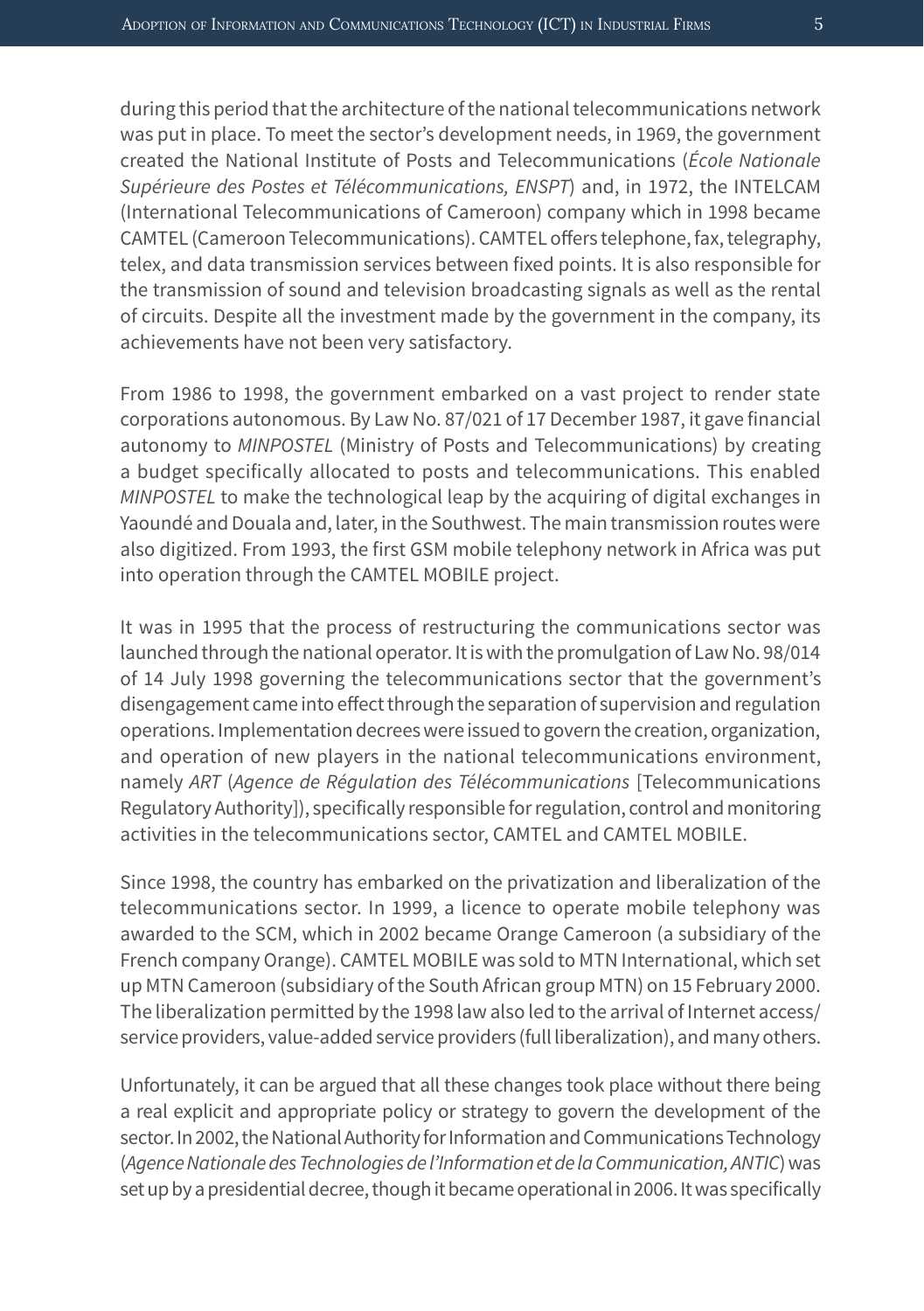mandated to promote and monitor government action in the field of information and communications technology. It is responsible for regulating electronic security activities, in collaboration with the Telecommunications Regulatory Authority (*ART*).

Its primary mission is to design and implement the ICT policy. In 2010, three laws were enacted, one relating to cybercrime and cyber security, and the other two to electronic communications and commerce. The latter two laws enabled the settingup of a legal and regulatory environment adapted to technological development, the emergence of new markets based on IP technology, competition, and the promotion of public-private partnerships for the setting-up of new infrastructure. Additional laws governing electronic communications and related activities were passed in 2012 and 2013, which demonstrates the government's awareness of the need to develop the ICT sector and, hence, of the need to gradually integrate it into the daily activities of institutions and private individuals.

Following a call for tenders launched in May 2012, the third mobile phone licence was awarded to Viettel Cameroon company, which was later called Nexttel (a subsidiary of the Vietnamese group Viettel). Nexttel, the first holder of a 3G-licence in Cameroon, launched its activities in September 2014. Thus, the telecommunications services market in Cameroon comprises three mobile operators, namely MTN Cameroon, Orange Cameroon, and Viettel Cameroon, in addition to a fixed telecommunications operator, Camtel, which also serves as a transport operator. Many saw the arrival of this third operator (Nexttel) as the beginning of real competition on the mobile telephony and Internet market. It was hoped that this would lead to a considerable drop in communication and Internet costs. The drop in Internet costs was expected to be significant since there was a multitude of Internet access providers in the country.

Today, after the government's implementation of measures aimed at developing the sector, in particular the setting-up of legal and regulatory telecommunications frameworks (liberalization of the sector; separation of postal activities from telecommunications and ICT; new missions assigned to the Post and Telecommunications Ministry; and the setting-up of independent and autonomous monitoring development and regulation bodies), access to telecommunications services and ICT has slightly increased.

### **Trends in some ICT indicators at the national level**

Cameroon has enormous potential which could make it a major hub of ICT development in Central Africa. In fact, its education system, especially at the highereducation level, despite its many problems, is quite developed and could serve as a great starting point for ICT development in Central Africa. In addition, the country had access to a fibre optic backbone in 2005 along the Chad-Cameroon pipeline and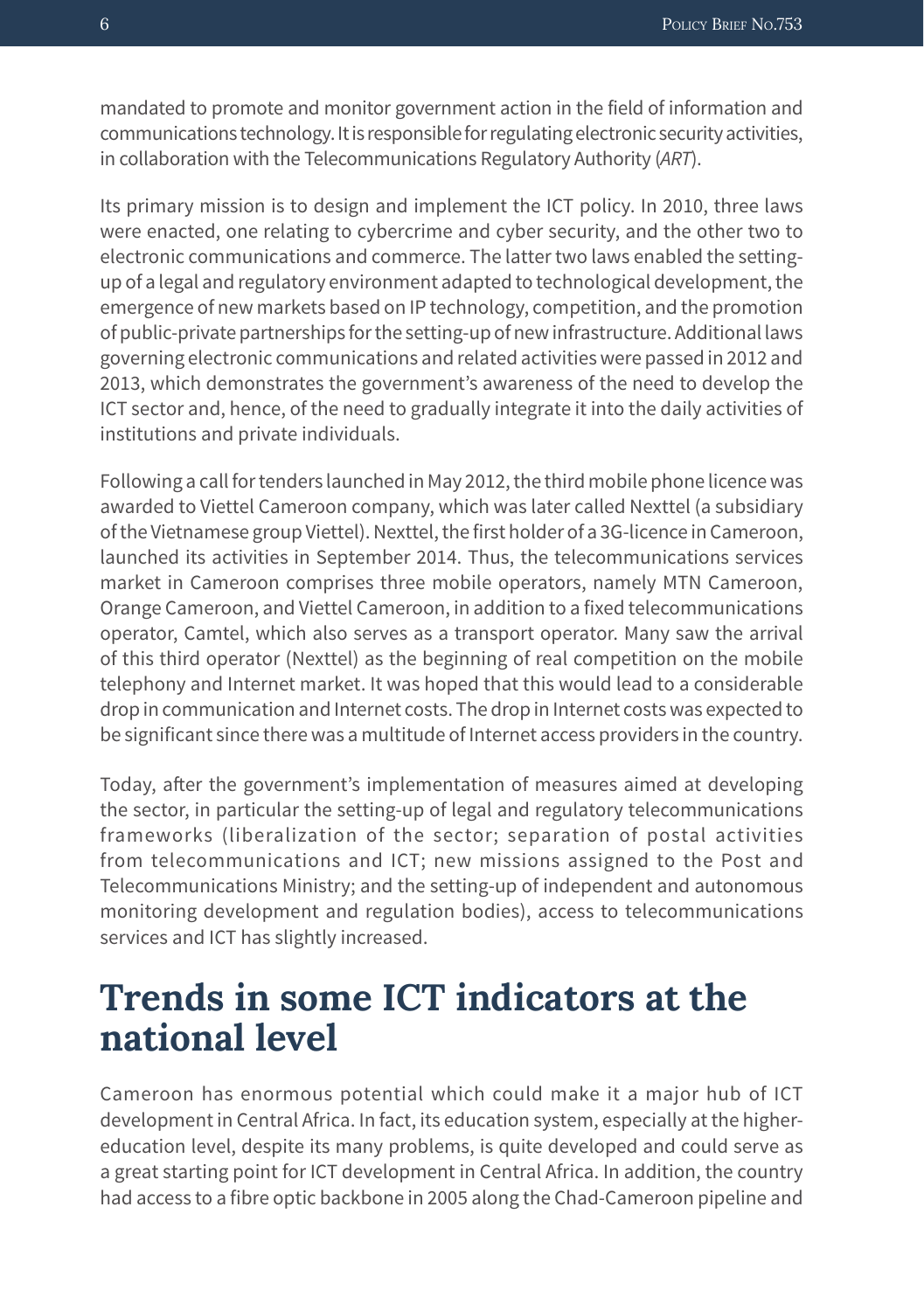a landing point for the SAT-3 (South African Telecommunication 3) submarine cable at the port of Douala, with a capacity of 2.5 gigabits per second (Gbps) (MINPOSTEL, 2006). CAMTEL, the exclusive supplier of broadband for SAT-3, operated (in 2008) eight Internet nodes (Lange, 2008) and offered access to two megabits per second (Mbps) to the ISPs. Cameroon had no Internet exchange point (IXP) (ANTIC, 2007). To improve Internet access in rural areas, the government embarked on a mission to equip more than 180 telecentres before 2008 (MINPOSTEL, 2006).

Cameroon has seen significant changes in Internet access, with an increasing penetration rate of 14% per year, on average, between 2007 and 2011 and of 19% between 2012 and 2017, which, however, was lower than the 32% penetration rate for the African continent (Alliance for Affordable Internet [A4AI], 2014; Doing Business in Cameroon, 2017<sup>3</sup>). Despite this seemingly impressive progress in the development of modern infrastructure and the growing number of licenced operators, various authors and institutions have reported that Cameroon has one of the lowest Internet usage rates in Africa, and that it was one of the least connected countries in the world with only 6% of its population connected to the Internet in 2013 (ITU, 2014). Figure 1 shows that, except for mobile phones, the other ICT indicators in Cameroon have a very low penetration and growth rate. While the fixed telephone penetration rate was 4.4%, that of mobile telephones was 71% in 2014 (ITU, 2014).

#### **Figure 1: Subscriptions to Internet use, fixed telephony, and fixed and mobile broadband for the period 2000-2013 in Cameroon**



Source: ITU (2014).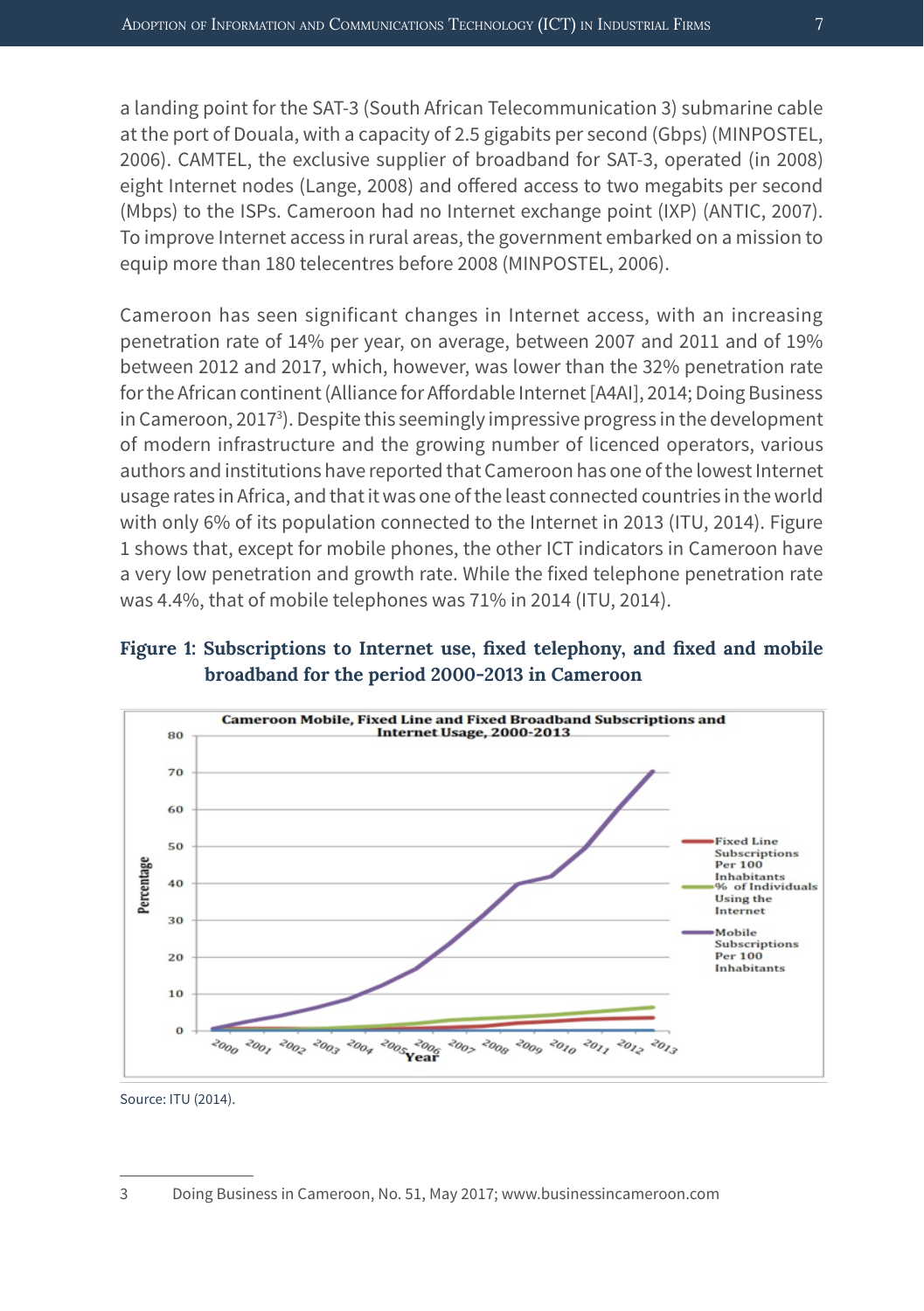Between 2014 and 2016, the Internet sector in Cameroon recorded remarkable progress, ranking it among the top 100 countries in the world where Internet access had improved, and among African countries which had recorded significant improvement (see Table 1).

| Year | Rank (out of 195<br>countries) | Internet users | <b>Penetration</b><br>(as a % of the<br>population) | <b>Population</b> |
|------|--------------------------------|----------------|-----------------------------------------------------|-------------------|
| 2014 | 93                             | 2,505,032      | 11%                                                 | 22,773,014        |
| 2015 | 82                             | 3,701,585      | 15.9%                                               | 23,344,179        |
| 2016 | 78                             | 4,311,178      | 18%                                                 | 23,924,407        |

| Table 1: Statistics on Internet use and penetration rate as a % of the population |
|-----------------------------------------------------------------------------------|
| from 2014 to 2016                                                                 |

Source: Ngang (2018).

The mobile phone penetration rate was around 80% in 2015 (MINPOSTEL, 2016). However, if we consider the fact that this indicator refers more to the number of chips sold and estimate that 30% of the users own more than one chip, the real penetration rate could be around 50%. In addition, Internet connection through ADSL ("Asymmetric digital subscriber line") often poses challenges of use and exploitation to consumers.

### **Cameroon ranking in the world in the digital domain**

Several organizations at the international level have used various indices and rankings to present the level of development of the digital economy or some of its essential components in countries, sub-regions, regions, and the entire world. The best known of those indices are the Networked Readiness Index (NRI) developed by the World Economic Forum, the e-government development index (EGDI) – produced each year by the Economic and Social Affairs Department of the United Nations general secretariat and the ITU's Global Cybersecurity Index (GCI). The different indices reflect the absolute situation of world economies in the different strands of the digital economy. The cost of Internet access can be added to those indices.

**The Networked Readiness Index (NRI)** measures a government's capacity (factors, policies, institutions) to be ready to use and take advantage of the opportunities offered by ICT to increase the competitiveness of its economy and the well-being of its people. With a score of 3 on a scale of 1 to 7, Cameroon ranked 126th in the world out of the 143 countries assessed in 2015 (World Economic Forum, 2015). Thus, it is considered a lower middle country. This low ranking is due to the low level (with a value of just 1.2) of the country's infrastructure development, to the low level (with a value of 1.9) of use of ICT by its inhabitants and to the high costs of ICT.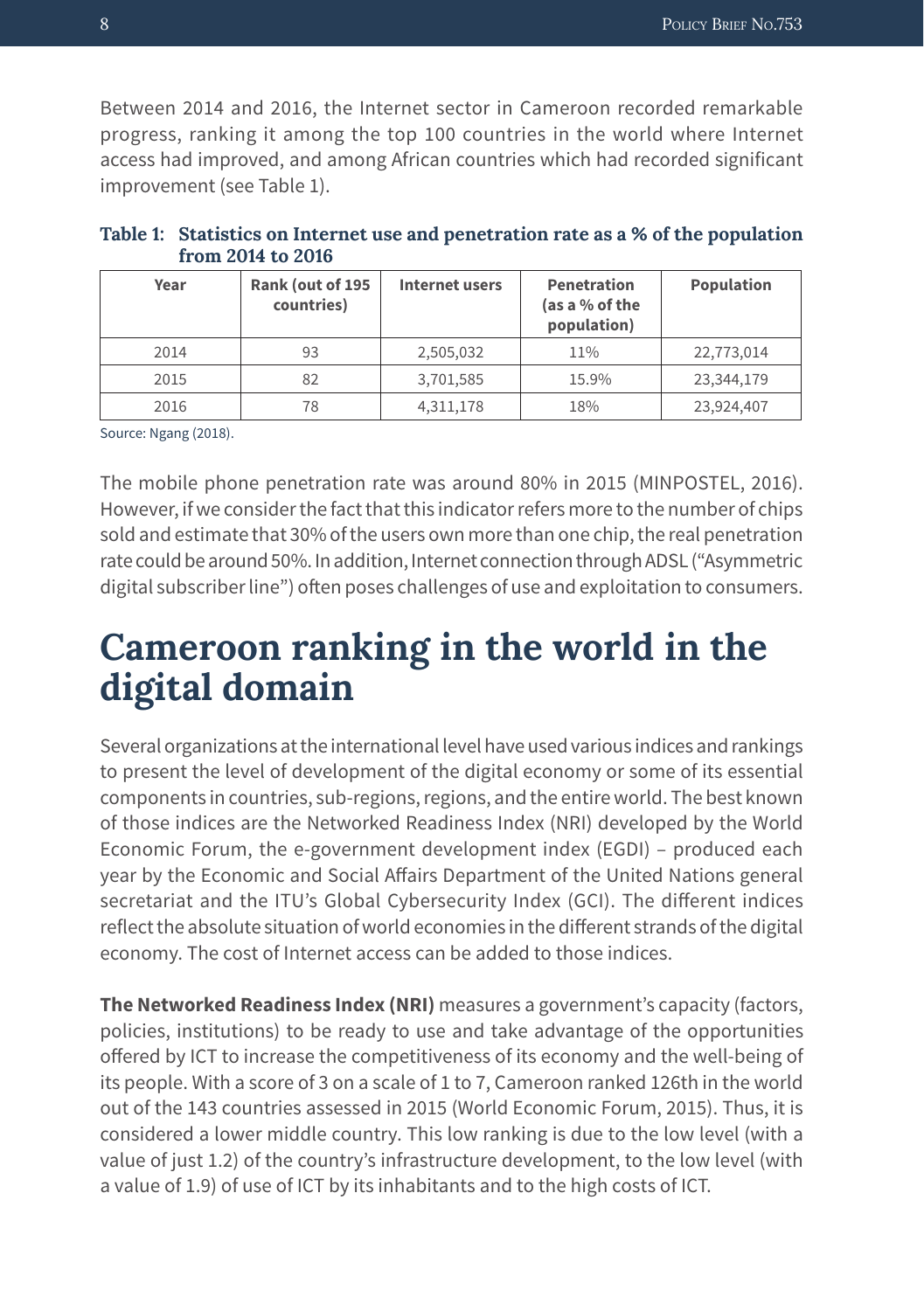The E-Government Development Index (EGDI) measures a government's use of ICT to make public information and services available to users. It is an average of three indices: the Online Service Index (OSI), the Telecommunication Infrastructure Index (TII), and the Human Capacity Index (HCI). This index, for which Cameroon scored a value of 0.2782 on a scale of 0 to 1, comprises three pillars: infrastructure, human capital, and online services (United Nations Department of Economic and Social Affairs [UNDESA], 2014). Regarding these pillars, Cameroon scored 0.0958 (OSI), 0.5421 (TII) and 0.1968 (HCI) on a scale of 0 to 1. Clearly, while the score for human capital is acceptable, those for infrastructure and online services are not at all. Cameroon thus ranked second in the Central Africa sub-region, behind Gabon, whose index value was 0.3294. In Africa, Tunisia ranked first, with a score of 0.5390. At the world level, the Republic of Korea ranked first, with a score of 0.9462.

The Global Cybersecurity Index (GCI) measures the level of development in each country in terms of cyber security. It presents a country's commitment to or readiness for cyber security. About this indicator, Cameroon was ranked 5th in Africa and joint 15th in the world in 2014 (ITU, 2014). This indicator shows that access to ICT enjoyed an acceptable security level.

The level of those indicators in Cameroon is enough evidence that the country must redouble its efforts, especially in the development of telecommunications infrastructure, which is a prerequisite for improving the other components of those indicators. In this respect, the government has shown considerable interest and commitment in stimulating the development of the digital economy in the country, as evidenced by some key policies it has taken (World Bank, 2016c).

Concerning the Cost of Internet Access, the toxic cocktail of limited access to the international bandwidth, the monopoly in the fixed-line sector and the extremely limited competition in the mobile telephony sector has contributed to a lack of access to the Internet by most Cameroonians, except for the wealthiest. A 2013 ITU report ranked Cameroon 152nd out of 169 countries in terms of fixed broadband costs. A fixed broadband connection cost 61% of the gross national income (GNI) per capita in 2013. In 2017, it cost 23% of the GNI per capita. In fact, only six African economies devised fixed-broadband plans representing no more than 5% of their GNI per capita: Mauritius, Seychelles, Gabon, South Africa, Cape Verde, and Botswana. Thus, in terms of fixed broadband Internet costs, Cameroon ranked 165th out of 195 countries in 2017 (ITU, 2017a). But in terms of mobile broadband connection, the country recorded a significant reduction in costs, of more than 50% between 2015 and 2016, due to the availability of tariff schemes responding better than before in terms of monthly data volumes. In relation to affordability of mobile broadband connection, Cameroon ranked 134th out of 192 countries, as the cost of it represented 3% of its GNI per capita in 2016. The monthly quality-price ratio corresponded to 500GB per month for US\$3 (ITU, 2017b). The best African country was Mauritius (ranked 51st in the world) with a cost representing less than 1% of its GNI per capita.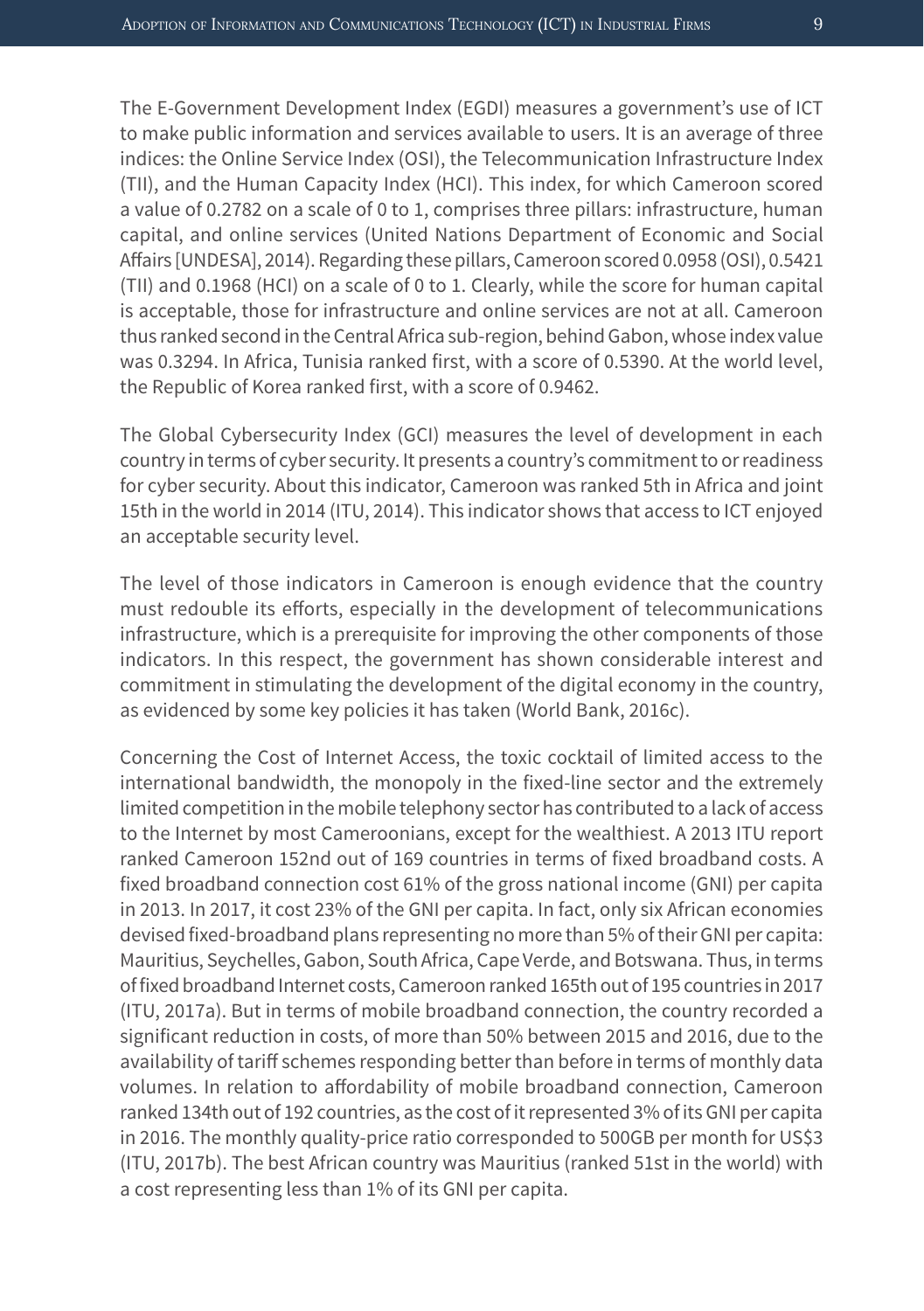The value of the mobile telephony sub-basket in Cameroon was among the values that experienced the greatest fluctuation over the period 2013-2016, with significant increases and decreases in costs. This type of fluctuation is not uncommon in markets that have not yet reached maturity. Against a backdrop of 68 mobile subscriptions per 100 inhabitants in 2016 (compared to 33 in 2008), of an increase in the number of SIM holders (Media Intelligence, 2016), a newcomer on the mobile telephony market (Nexttel) and the imminent launch of the mobile number portability (TeleGeography, 2017), the dynamics of the market in Cameroon is changing, which could cause dominant mobile operators to abandon existing tariff schemes and introduce new ones at a faster rate. The price baskets in Cameroon in recent years have been based on different offers, which suggest a greater fluctuation. Table 2 presents some ICT indicators for Cameroon in 2006.

|                                                          | <b>Cameroon</b> | <b>Africa</b> | World |
|----------------------------------------------------------|-----------------|---------------|-------|
| Landline telephone per 100 inhabitants                   | 4.4             | 1.0           | 13.6  |
| Mobile phone per 100 inhabitants                         | 68.1            | 74.6          | 101.5 |
| Fixed broadband per 100 inhabitants                      | 0.2             | 0.4           | 12.4  |
| Mobile broadband per 100 inhabitants                     | 9.6             | 22.9          | 52.2  |
| 3G coverage (% of the population)                        | 65.0            | 59.3          | 85.0  |
| LTE/WiMAX coverage (% of the population)                 | 64.1            | 25.7          | 66.5  |
| Mobile phone cost (% of the GNI per capita)              | 12.2            | 14.2          | 5.2   |
| Fixed broadband cost (% of the GNI per capita)           | 22.8            | 39.4          | 13.9  |
| Cost of 500MB mobile broadband (% of the GNI per capita) | 3.1             | 9.3           | 3.7   |
| 1GB mobile broadband cost (% of the GNI per capita)      | 6.1             | 17.7          | 6.8   |
| Percentage of households with a computer                 | 13.7            | 9.6           | 46.6  |
| Percentage of households with Internet access            | 10.5            | 16.3          | 51.5  |
| Percentage of people using the Internet                  | 25.0            | 19.9          | 45.9  |
| International Internet bandwidth per user (KBps)         | 2.5             | 51.0          | 74.5  |

#### **Table 2: Key ICT indicators for Cameroon (2016)**

Source: ITU (2017b).

It is evident from Table 2 that the ICT penetration rate in Cameroon is still low. Therefore, understanding the factors responsible for this digital divide is essential if the country must adopt the appropriate policies to remedy the situation. The present study, carried out at the firm level, complements the earlier research conducted at household level (Tamokwe, 2013; Fambeu & Bakehe, 2015; Bakehe et al., 2016; etc.).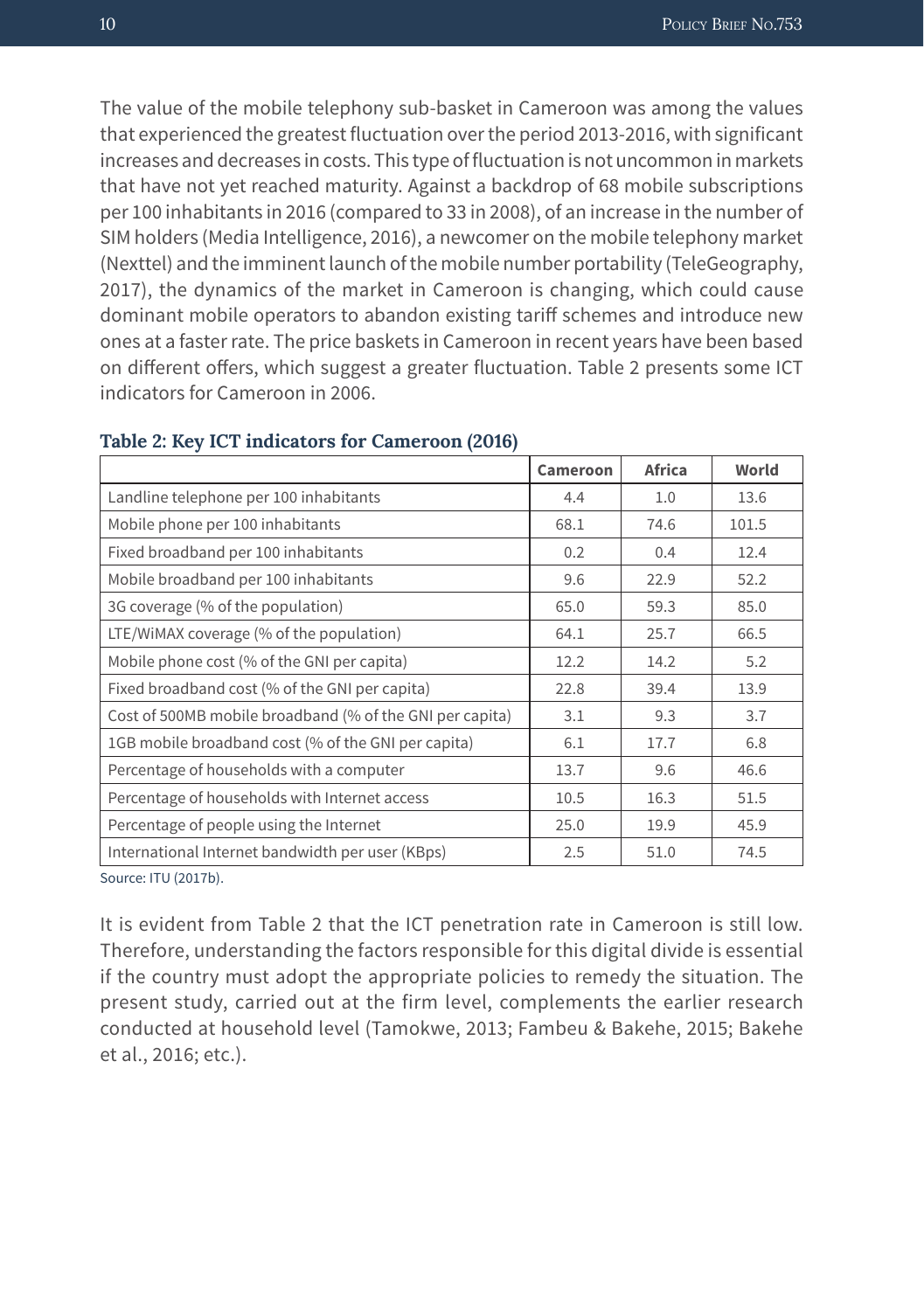### **The data**

The data used in the present study were obtained from two databases: one containing data from a 2009 survey and the other containing data from a 2012 survey. Both surveys were carried out by the Cameroon National Institute of Statistics (*INS*). The first used a sample of 1,008 firms, and the second a sample of 183 firms in the industrial sector. The sampling frame for the two samples was the national directory of companies set up based on the 2009 General Census of Enterprises (*Recensement Général des Entreprises, RGE,* 2009). In accordance with the Cameroonian Nomenclature of Activities (*Nomenclature d'activités du Cameroun, NACAM*), each sample was constituted by subdividing the industrial sector into five sub-sectors: extraction (with two branches), food industries (seven branches), other manufacturing industries (14 branches), electricity-water-gas (one branch) and construction (one branch). The Cameroonian nomenclature is an adaptation of the Nomenclature of Activities of AFRISTAT Member States (*Nomenclature des Activités des États Membres d'AFRISTAT, NAEMA*) based on the International Standard Industrial Classification of All Economic Activities (ISIC, rev. 3.1). However, since some sub-sectors would have been very poorly represented in those samples, they were not considered in the present study which, in the end, only focused on three sub-sectors: food industries, other manufacturing industries and construction. Moreover, while the 2009 survey covered the entire country, the 2012 one was conducted only in the two largest cities and the West Region of Cameroon (the three regions represent more than 75% of firms in the country). So, for ease of comparison in the analysis, from the 2009 database only the three regions' data from which were also available in the 2012 database were considered in the present study. In a nutshell, the two samples used in the present study comprise data from three regions and three sectors of activity, some characteristics of which are presented in Table 3.

As Table 3 shows, the study's sample is not perfectly representative of the industrial firms in Cameroon. This is because during the process of cleaning up the database, about 95% of very small enterprises (VSEs) were eliminated, and yet they were the most represented (82%) in the population. As a result, due to the over-representation of the VSEs in "other manufacturing industries", elimination of some of them automatically led to a reduction in the weight of this sector and increased the weight of other types of enterprises and other sectors. Despite all that, the VSEs and the "other manufacturing industries" remained strongly represented in the samples, as was the case in the study population.

Since the samples used were not fully representative of industrial firms in Cameroon, it is advisable to remain cautious about the results obtained from them. Still, from those results useful lessons can be drawn regarding the conditions of ICT adoption at firm-level in the country.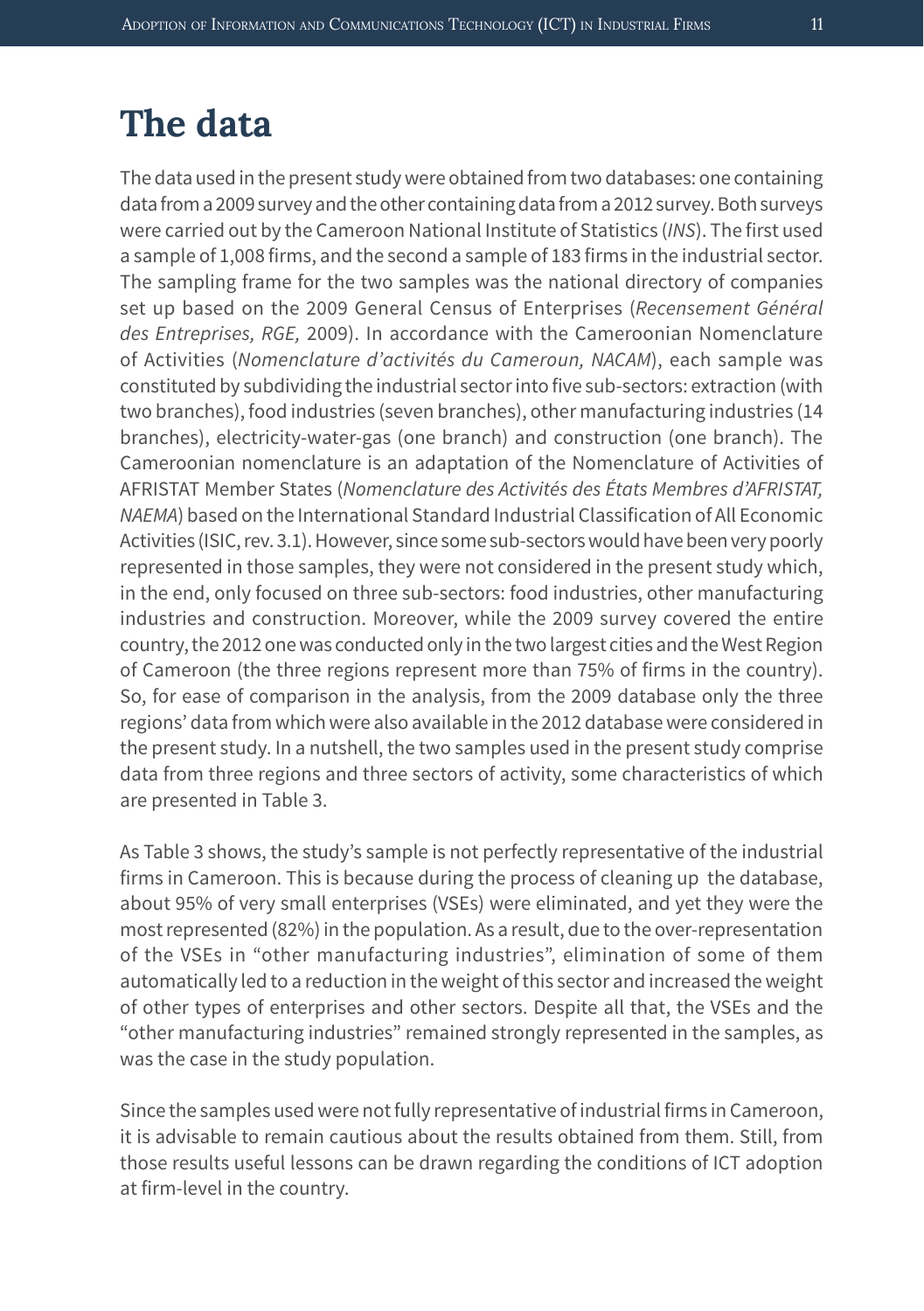|                                   | <b>Population</b> |               | <b>Samples</b> |               |      |               |  |  |
|-----------------------------------|-------------------|---------------|----------------|---------------|------|---------------|--|--|
|                                   | 2009              |               | 2009           |               | 2012 |               |  |  |
|                                   | N                 | $\frac{0}{0}$ | N              | $\frac{0}{0}$ | N    | $\frac{0}{0}$ |  |  |
| <b>Firm size</b>                  |                   |               |                |               |      |               |  |  |
| VSE (Very Small Enterprise)       | 6,726             | 82.64         | 401            | 51.74         | 95   | 53.37         |  |  |
| SE (Small-sized Enterprise)       | 638               | 7.84          | 156            | 20.13         | 36   | 20.22         |  |  |
| ME (Medium-sized<br>Enterprise)   | 599               | 7.36          | 147            | 18.97         | 29   | 16.29         |  |  |
| LE (Large Enterprise)             | 176               | 2.16          | 71             | 9.16          | 18   | 10.11         |  |  |
| <b>Sub-sector of activity</b>     |                   |               |                |               |      |               |  |  |
| Food industries                   | 420               | 5.16          | 154            | 19.87         | 35   | 19.66         |  |  |
| Other manufacturing<br>industries | 7,206             | 88.54         | 375            | 48.39         | 112  | 62.92         |  |  |
| Construction                      | 513               | 6.30          | 246            | 31.74         | 31   | 17.42         |  |  |
| <b>Region</b>                     |                   |               |                |               |      |               |  |  |
| Douala                            | 3,694             | 45.39         | 500            | 64.52         | 103  | 57.87         |  |  |
| Yaoundé                           | 3,139             | 38.57         | 223            | 28.77         | 50   | 28.09         |  |  |
| <b>West Region</b>                | 1,306             | 16.05         | 52             | 6.71          | 25   | 14.04         |  |  |
|                                   |                   |               |                |               |      |               |  |  |
| <b>Total</b>                      | 8,139             | 100           | 775            | 100           | 178  | 100           |  |  |

#### **Table 3: Distribution of firms by size, sub-sector and region in Cameroon**

Source: Author's compilation based on data from the 2009 RGE census and the 2009 and 2012 surveys by the INS.

Before analyzing the data from the samples, it is essential to look at the incomplete or missing data. Failure to take account of the missing data would lead to a loss in efficiency, since a significant part of the information would be ignored. There are many approaches to dealing with missing data. One of them is to use dummy variables to identify the missing observations. First, a dummy variable is constructed for each variable with missing data. Then the imputed variables and their corresponding dummy variables are entered into an econometric estimation. This approach was popularized by Cohen and Cohen (1983) in estimations. However, this technique produces biased estimators (Jones, 1996). The present study uses a multiple imputation (MI) procedure. This consists in creating several possible values for a missing value. The multiple imputation principle and techniques were developed by Rubin (1978, 1987).

# **Conclusion and policy recommendations**

The present study analyzed the determinants of the digital divide in Cameroon. Its research hypotheses were empirically tested on two samples of industrial firms (from the year 2009 and the year 2012). It used a negative binomial model and a probit model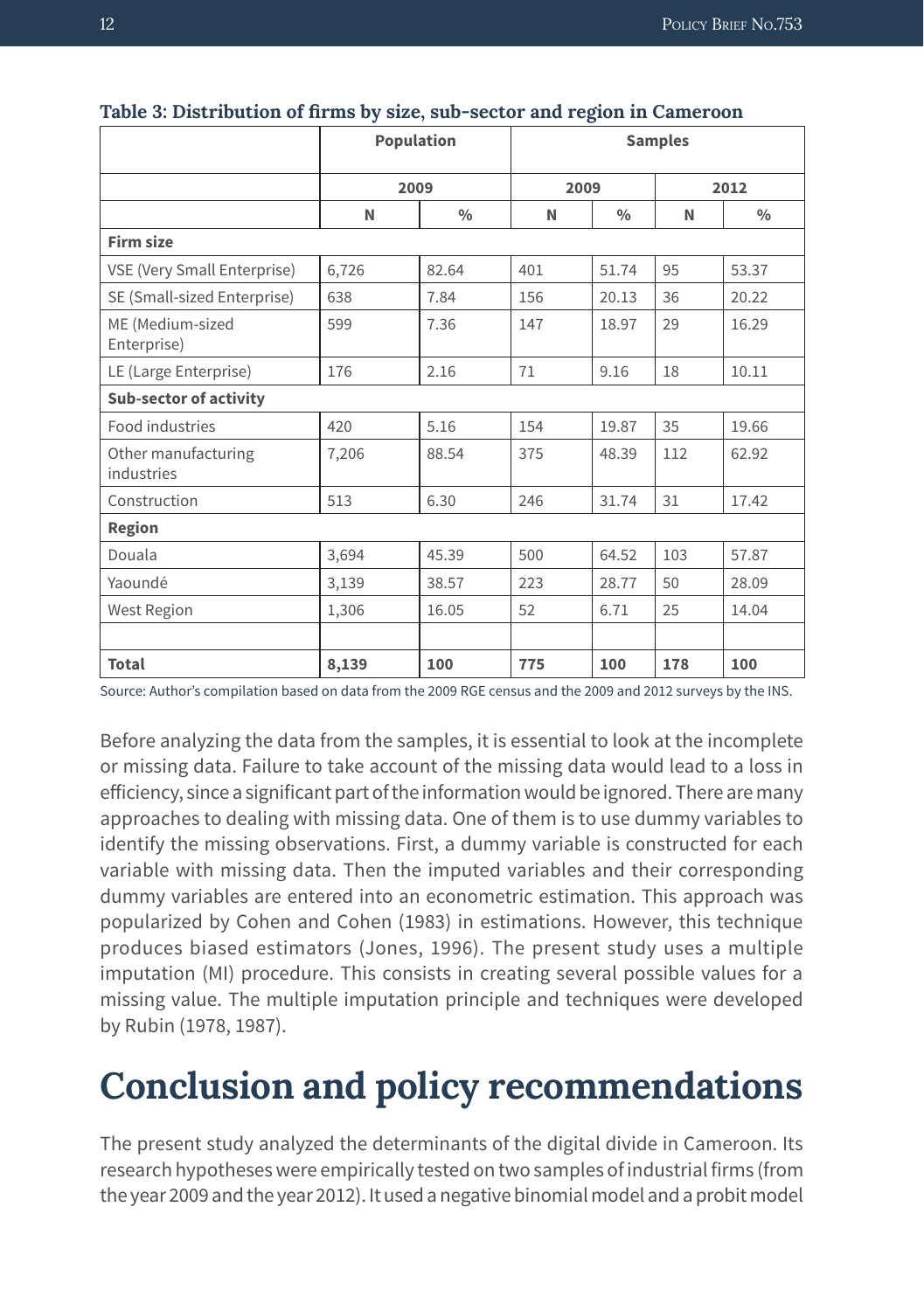with correction of the selection bias. Its findings highlight the significant role of firm size, employees' absorptive capacity (human capital and proportion of employees capable of using ICT), organizational practices, regional effect, and managerial effect on ICT adoption. However, the discriminatory effect of these variables diminished over time.

Some lessons for the development of an ICT diffusion policy can be drawn from this study. In terms of industrial policy, to be able to accelerate the diffusion of ICT in the Cameroonian economic environment and, thus, to enhance competitiveness, it is essential to promote organizational changes in firms. But it is worth making it clear here that it is the quality of skills and the ability to use ICT, and not the presence of qualified employees (or executives), that determine the level of ICT use in firms in Cameroon. It is, therefore, important to rethink the education and training systems to improve the quality of graduates and employees in general. But, above all, specific training for the promoters or managers with a low education level should be promoted. In this regard, it will be a question of opening a window for them on the possibilities offered by ICT to make them realize the full potential of this technology in their firms. The government should also offer incentives on the tax exemption of computer equipment to enable ICT adoption to spread to all firms, including the very small and the small enterprises with limited financial resources.

By making the most of the benefits of ICT, the Internet could be used to facilitate the diversification of the activities of the SMEs, thereby increasing their productivity. In this regard, Hollenstein (2004) points out that the development of the Internet leads to an explosion of new functions and new professions, as well as a transformation of existing ones, and to creation of new businesses and a reorganization of existing ones. In addition, the impact of ICT on the SMEs will be more significant if other conditions are met, such as improving the business climate. Finally, the provision of equipment and infrastructure (electricity, broadband Internet connection, etc.) that facilitate ICT adoption in remote geographical areas, coupled with the promotion of ICT use in the sectors of activity that do not use ICT a great deal, would not only reduce the digital divide among firms, but would also enable the industrial firms in Cameroon and the country itself to catch up, in terms of technology use, with more developed regions and countries.

Considering the important contribution of ICT to business and society, African governments should refrain from ordering Internet disruptions. These have occurred mostly in the run-up to elections (in Chad, Gabon, Gambia, Republic of Congo, and Uganda), during public protests (in Burundi, Cameroon, Democratic Republic of Congo, Ethiopia, Mali, Niger, and Togo) and during the national examinations (in Ethiopia). Far from promoting stability, as the governments hope they do, such disruptions instead harm economic activity and disrupt normal order. In fact, Internet shutdowns cost sub-Saharan African countries around US\$237 million between 2015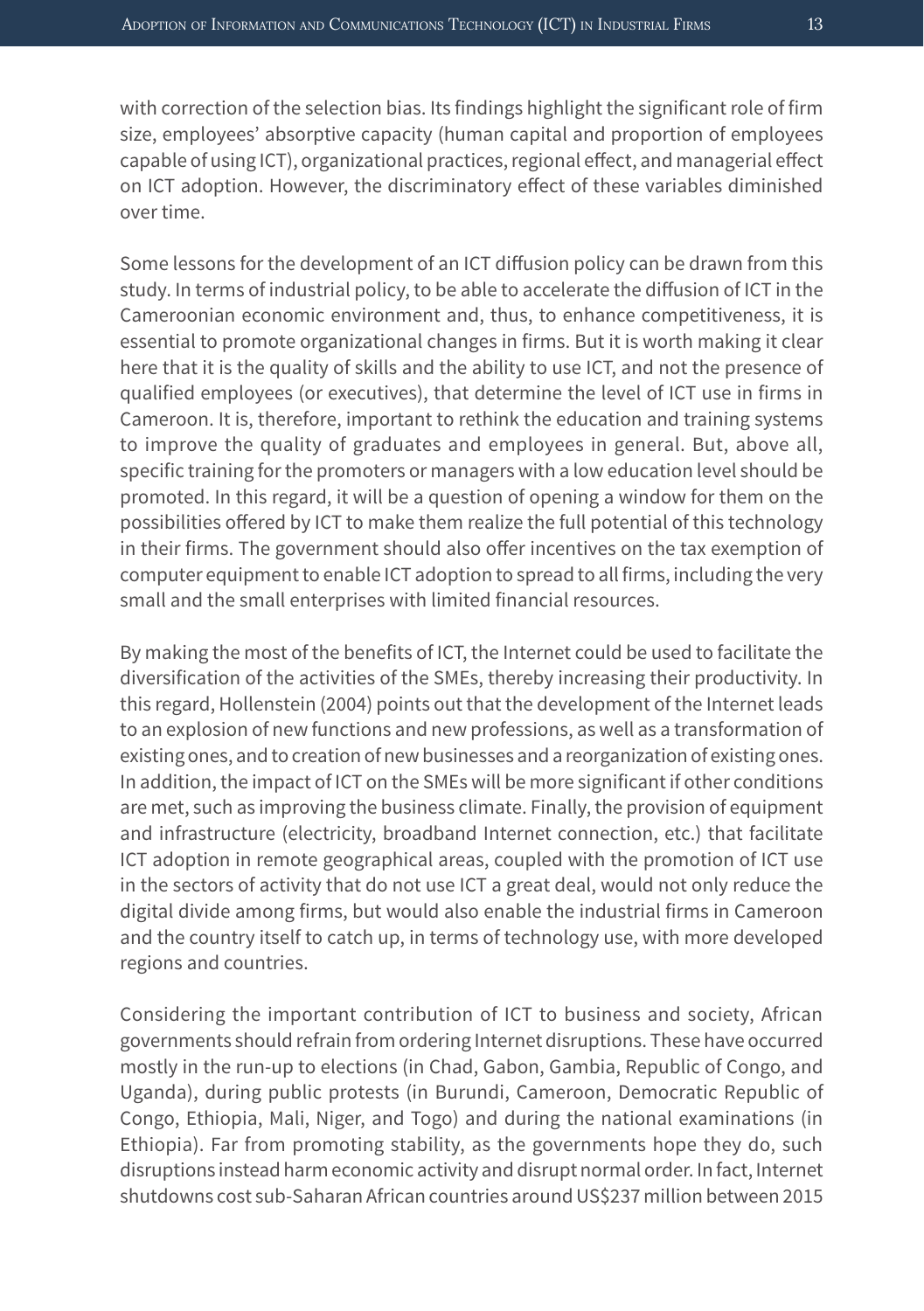and 2017 (CIPESA, 2017). The longest shutdown was recorded in Cameroon, lasting 93 days in its English-speaking regions. It cost the country's economy US\$38.8 million (CIPESA, 2017). It should be noted that the negative effects of Internet disruptions persist long after the Internet has been restored: they disrupt supply chains and affect investor confidence, among other things. Future research could more accurately assess the impact of Internet disruptions at both the micro- and the macro-level.

### **References**

Agence Nationale des Technologies de l'information et de la Communication (ANTIC). 2007.

"Données statistiques au Cameroun de la téléphonie fixe, mobile et de l'internet de 1999 à 2006". At http://www.antic.cm/images/stories/data/donnéesTICCameroun.pdf

Alliance for Affordable Internet (A4AI). 2014. Affordability Report 2014. Washington, D.C., USA. Alliance for Affordable Internet (A4AI). 2017. Affordability Report 2017. Washington, D.C., USA.

- Bakehe, N.P., A.H. Fambeu and G.B. Tamokwé Piaptié. 2016. "Adoption and usage of Internet in Cameroon: An analysis of the stability of determinants". AERC Research Paper No. 336. African Economic Research Consortium, Nairobi.
- Bassanini, A. and S. Scarpetta. 2002. "Growth, technological change and ICT diffusion: Recent evidence from OECD Countries". *Oxford Review of Economic Policy,* 18(3): 324–44.
- Beccheti, L., D.A. Londono Bedoya, and L. Paganetto. 2003. "ICT investment, productivity and efficiency: Evidence at firm level using a stochastic frontier approach". *Journal of Productivity Analysis*, 20(2): 143–67.
- Biagi, F. 2013. "ICT and productivity: A review of a literature". Working Paper, Institute for Prospective Technological Studies Digital Economy.
- Bloom, N., R. Sadun and J. van Reenen. 2012. "Americans do iT better: US multinationals and the productivity miracle". *American Economic Review,* 102(1): 167–201.
- Brynjolfsson, E. and L. Hitt. 2000. "Beyond computation: Information technology, organizational transformation and business performance". *Journal of Economic Perspectives*, 14: 23–48.
- Brynjolfsson, E. and L. Hitt. 2003. "Computing productivity: Firm level evidence". *The Review of Economics and Statistics,* 85(4): 793–808.
- Carlsson, B. 2004. "The digital economy: What is new and what is not?" *Structural Change and Economic Dynamics,* 15(3): 245–64.
- Cohen, J. and P. Cohen. 1983. *Applied Multiple Regression and Correlation Analysis for the Behavioral Sciences,* 2nd edn. Mahwah, NJ: Lawrence Erlbaum Associates.
- Fambeu, A.H. 2017. "L'Adoption des TIC dans un pays en développement". *Revue d'Economie Industrielle*, 157: 61–101.
- Fambeu, A.H. and N.P. Bakehe. 2015. "Interaction sociale et usages de l'internet au Cameroun". *L'Actualité Economique/Revue d'Analyse Economique,* 91(4): 421–60.
- Giunta, A. and F. Trivieri. 2007. "Understanding the determinants of information technology adoption: Evidence from Italian manufacturing firms". *Applied Economics*, 39: 1325–34.
- Hollenstein, H. 2004. "Determinants of the adoption of information and communication technologies: An empirical analysis based on firm-level data for the Swiss business sector". *Structural Change and Economic Dynamics*, 15(3): 315–42.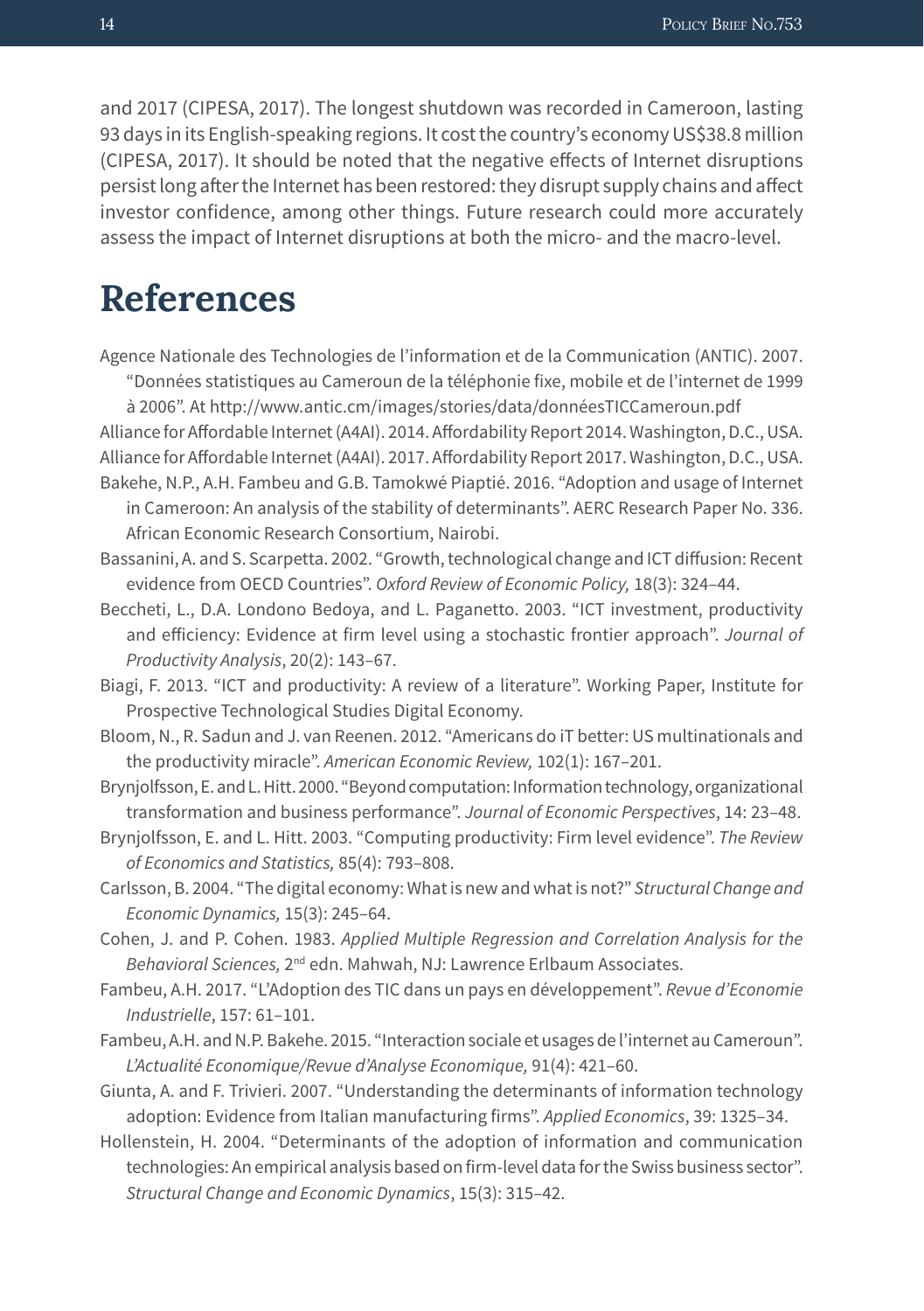- Hollenstein, H. and M. Woerter. 2008. "Inter- and intra-firm diffusion of technology: The example of E-commerce. An analysis based on Swiss firm-level data". *Research Policy,* 37: 545-64.
- Holt, L. and M. Jamison. 2009. "Broadband and contributions to economic growth: Lessons from the US experience". *Telecommunications Policy*, 33: 575–81.
- International Telecommunication Union (ITU). 2013. "Measuring the information society". At http://www.itu.int/en/ITUD/Statistics/Documents/publications/mis2013/MIS2013\_ without\_Annex\_4.pdf
- International Telecommunication Union (ITU). 2014. Rapport: Mesurer la société de l'information 2014: Résumé analytique. Geneva, Switzerland.
- International Telecommunication Union (ITU). 2014. Global Cybersecurity Index (GCI) 2014.
- International Telecommunication Union (ITU). 2016. *ICT Facts and Figures 2016*. Geneva: Switzerland.
- International Telecommunication Union (ITU). 2017a. ICT Prices 2017. At https://www.itu.int/ pub/D-IND-ICT\_PRICES.01-2017/en
- International Telecommunication Union (ITU). 2017b. Measuring the Information Society Report 2017. Volume 2. ICT Country Profiles. Geneva: ITU. At www.itu.int/en/ITU-D/ Statistics/Documents/publications/misr2017/MISR2017\_Volume2.pdf
- Jones, M.P. 1996. "Indicator and stratification methods for missing explanatory variables in multiple linear regression". *Journal of the American Statistical Association*, 91: 222–30.
- Kretschmer, T. 2012. "Information and communication technologies and productivity growth: A survey of the literature". *OECD Digital Economy Papers,* 195. Paris, France.
- Lehr, B., and F. Lichtenberg. 1999. "Information technology and its impact on productivity: Firm level evidence from government and private data sources, 1977–1993". *Canadian Journal of Economics,* 32: 335–62.
- Machikita, T., M. Tsuji, and Y. Ueki. 2010. "How ICTs raise manufacturing performance: Firmlevel evidence in Southeast Asia". Papers DP-2010-07. Economic Research Institute for ASEAN and East Asia.
- Matteucci, N., M. O'Mahony, C. Robinson and T. Zwick. 2005. "Productivity, workplace performance and ICT: Industry and firm-level evidence for Europe and the US". *Scottish Journal of Political Economy*, 52(3): 359–86.
- Media Intelligence. 2016., The Telecommunications Market in Cameroon in 2015: Analysis of Key Figures and Findings. At https://www.mediaintelligence.fr/publications/etudes/25 telco-market-2015
- MINPOSTEL (Ministry of Posts and Telecommunications). 2006. Cameroon Scan-ICT Report: National Survey on the Level of Penetration and Usage of ICT in Cameroon. Yaoundé: African Information Society Initiative, 2006. At www.uneca.org/aisi/scanict.htm
- MINPOSTEL (Ministry of Posts and Telecommunications). 2016. *Plan Stratégique Cameroun Numérique 2020* [Strategic Plan for Digital Cameroon 2020].
- Nyirenda-Jere, T. and T. Biru. 2015. "Internet development and Internet governance in Africa". *Internet Society*.
- OECD. 2004. The Economic Impact of ICT, *Measurement, Evidence, and Implications*. Paris: OECD.
- Rubin, D.B. 1978. "Multiple imputations in sample surveys: A phenomenological Bayesian approach to non-response". The Proceedings of the Survey Research Methods Section of The American Statistical Association, pp. 20–34.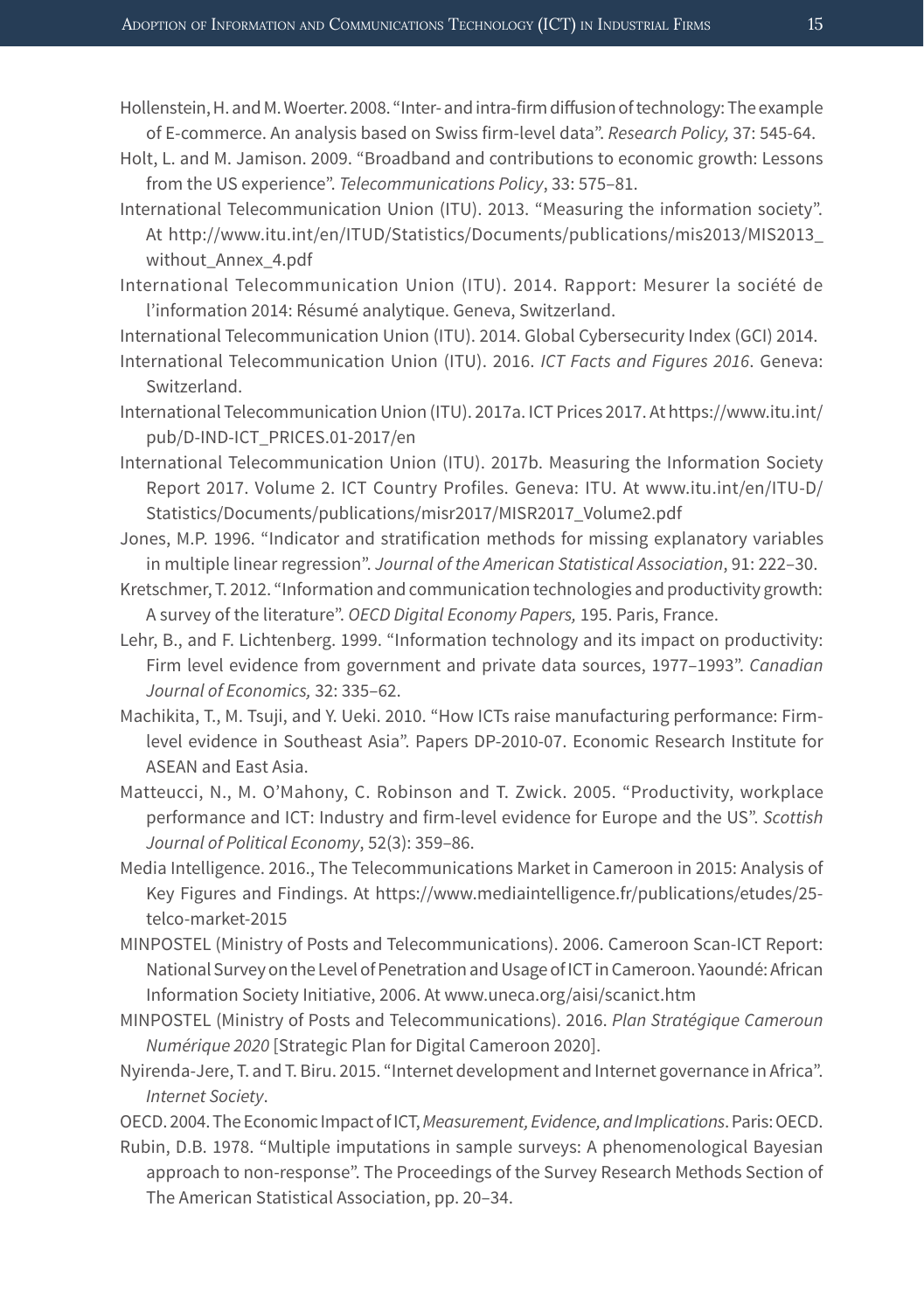- Rubin, D.B. 1987. *Multiple Imputation for Nonresponse in Surveys*. New York: John Wiley & Sons, Inc.
- Ssewanyana, J. and M. Busler. 2007. "Adoption and usage of ICT in developing countries: Case of Ugandan firms". *International Journal of Education and Development using ICT,* 3(3) 49–59.
- TeleGeography. 2017. "Cameroon set for MNP launch next month". At https://www. telegeography.com/products/commsupdate/articles/2017/08/24/cameroon-set-for-mnplaunch-next-month
- Timmer, M. and B. van Ark. 2005. "Does information and communication technology drive EU-US productivity growth differentials?" *Oxford Economic Papers*, 57: 693–716.
- United Nations Department of Economic and Social Affairs (UNDESA). 2014. *United Nations E-Government Surveys: 2014, E-Government for the Future We Want.* New York: UNDESA.
- World Bank. 2016a. *World Development Report 2016: Digital Dividends.* Washington, D.C.: The World Bank.
- World Bank. 2016b. Enterprise Surveys: What Businesses Experience. http://www. enterprisesurveys.org.
- World Bank. 2016c. Cameroon ICT Sector Reform Project (P161219).
- World Economic Forum. 2015. Global Information Technology Report 2015.